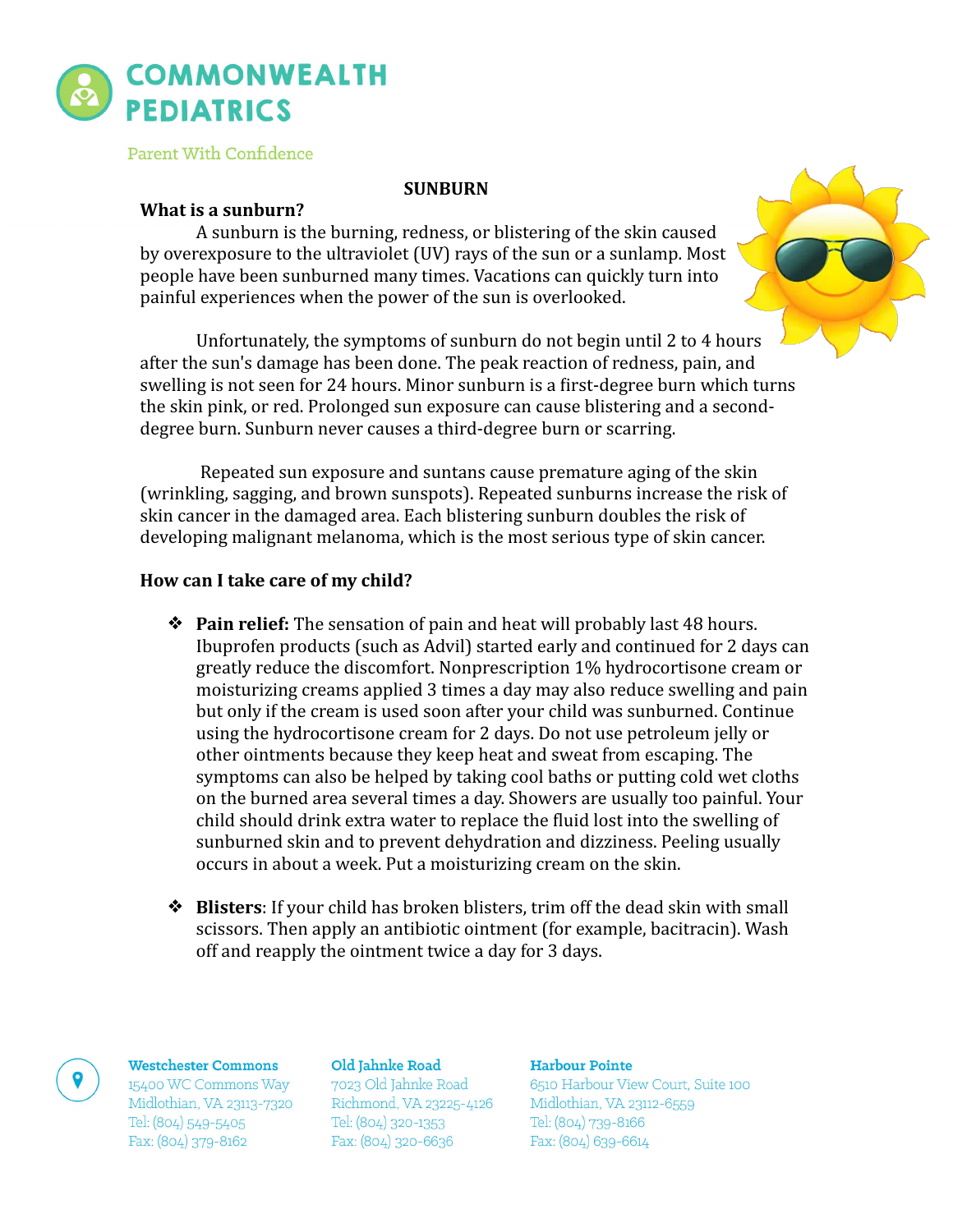

### Parent With Confidence

**❖** Common mistakes in treatment and prevention of sunburn: Avoid putting ointments or butter on a sunburn. They are painful to remove and not helpful. Don't buy any first aid creams or sprays for burns. They often contain benzocaine, which can cause an allergic rash. Don't confuse sunscreens, which block the sun's burning rays, with suntan lotions or oils, which mainly lubricate the skin.

### How can I help prevent sunburns?

Apply sunscreen any time your child is going to be outdoors for more than 30 minutes a day. Set a good example. Apply sunscreen to your own skin as well as vour child's skin.

- **❖** High-risk children. About 15% of white children have skin that never tans but only burns. These fair-skinned children need to be extremely careful about sun exposure throughout their lives. If a child has red or blond hair, blue or green eyes, freckles, or excessive moles, he or she is at increased risk for sunburn and skin cancer. These children need to use a sunscreen throughout the summer even for a brief exposure. They should avoid the sun whenever possible.
- **❖** Infants in the sun. The skin of infants is thinner than the skin of older children and more sensitive to the sun. Therefore, babies under 6 months of age should be kept out of direct sunlight. Keep them in the shade whenever possible. If they must be in the sun, sunscreens, longer clothing, and a hat with a brim are essential. When a sunscreen is needed, infants can use adult sunscreens.
- **❖** Tanning. For teenagers who are determined to have a suntan, guide them as to the limits of sun exposure without a sunscreen. Try to keep sun exposure to small amounts early in the season until a tan builds up. (Caution: While people with a suntan can tolerate a little more sun, they can still get a serious sunburn.) Start with 15 or 20 minutes of sun per day and increase by 5 minutes a day. Decrease daily exposure time if the skin becomes reddened. Because of the 2- to 4-hour delay before the symptoms of sunburn appear, don't expect symptoms (such as redness)

### **Westchester Commons**

15400 WC Commons Way Midlothian, VA 23113-7320 Tel: (804) 549-5405 Fax: (804) 379-8162

### Old Jahnke Road

7023 Old Jahnke Road Richmond, VA 23225-4126 Tel: (804) 320-1353 Fax: (804) 320-6636

### Harbour Pointe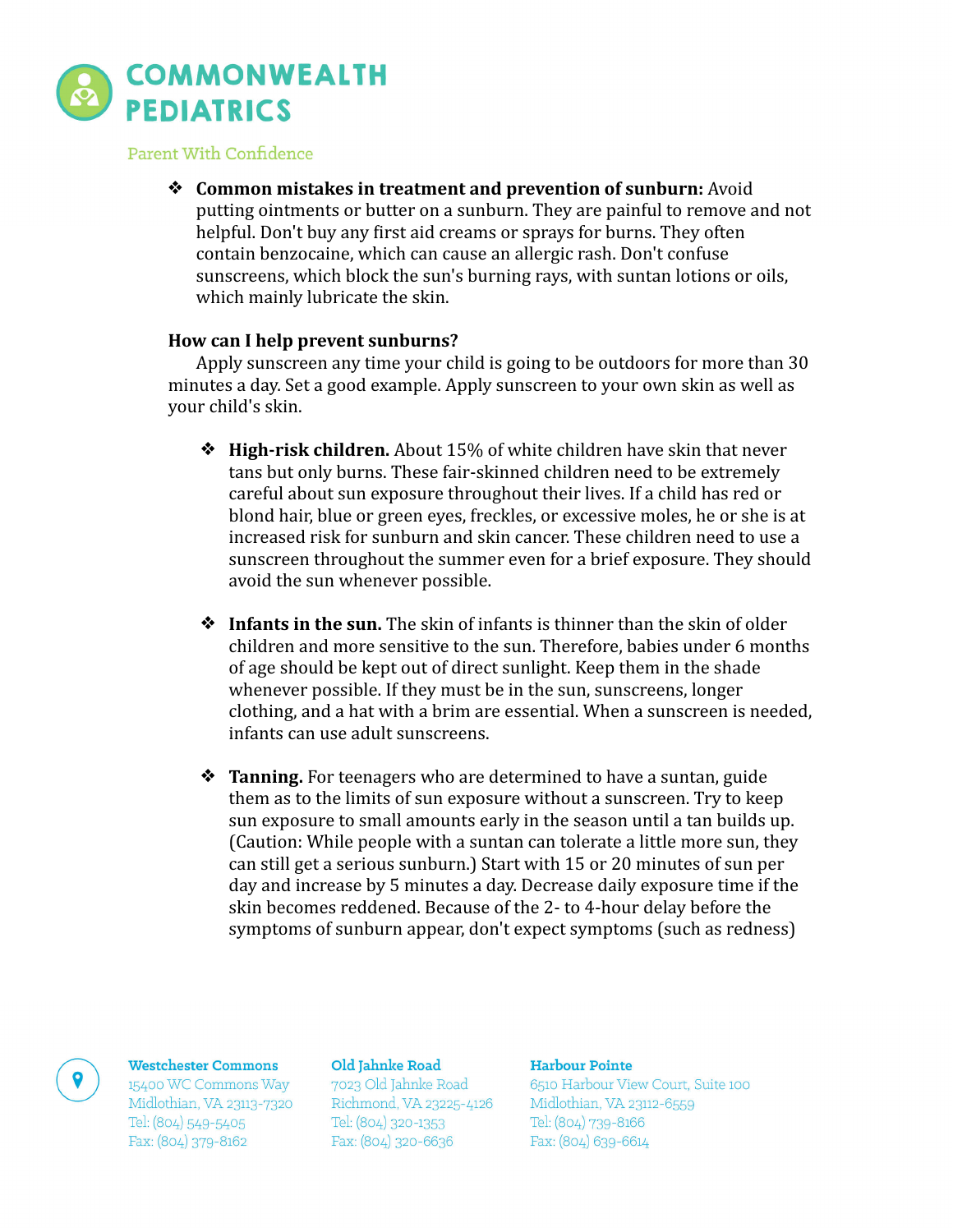

Parent With Confidence<br> **↓** to tell you when it's time to get out of the sun. After 1 hour of sun exposure, always apply a sunscreen.

- **❖** Time of day. Avoid exposure to the sun during the hours of 10:00 AM to 3:00 PM, when the sun's rays are most intense. Don't let overcast days give vou a false sense of security. Over 70% of the sun's rays still get through the clouds. Over 30% of the sun's rays can also penetrate loosely woven fabrics (for example, a T-shirt).
- **❖** High altitude. Be especially careful about exposure to the sun at high altitudes. Sun exposure increases 4% for each 1000 feet of elevation above sea level. A sunburn can occur quickly when a child is hiking above timberline. Remember also that water, sand, or snow increases sun exposure. The shade from a hat or umbrella won't protect your child from reflected rays.
- **❖** Eyes, nose, and lips. Protect your child's eyes from the sun's rays. Years of exposure to ultraviolet light increases the risk of cataracts. Buy sunglasses with UV protection. To prevent sunburned lips, apply a lip coating that contains PABA. If the nose or some other area has been repeatedly burned during the summer, protect it completely from all the sun's rays with zinc oxide ointment.

The best way to prevent skin cancer is to prevent sunburn. Although skin cancer occurs in adults, it is caused by the sun exposure and sunburns that occurred during childhood. Every time you protect your child from too much sun exposure, you are helping prevent skin cancer.

### **What kind of sunscreen should my child use?**

There are good sunscreens on the market that prevent sunburn but still permit gradual tanning to occur. Choose a broad-spectrum sunscreen that screens out both UVA and UVB rays.

The sun protection factor (SPF) or filtering power of a sunscreen product determines what percentage of the ultraviolet rays get through to the skin. An

### **Westchester Commons**

15400 WC Commons Way Midlothian, VA 23113-7320 Tel: (804) 549-5405 Fax: (804) 379-8162

# Old Jahnke Road 7023 Old Jahnke Road<br>Richmond, VA 23225-4126 Tel: (804) 320-1353 Fax: (804) 320-6636

### Harbour Pointe